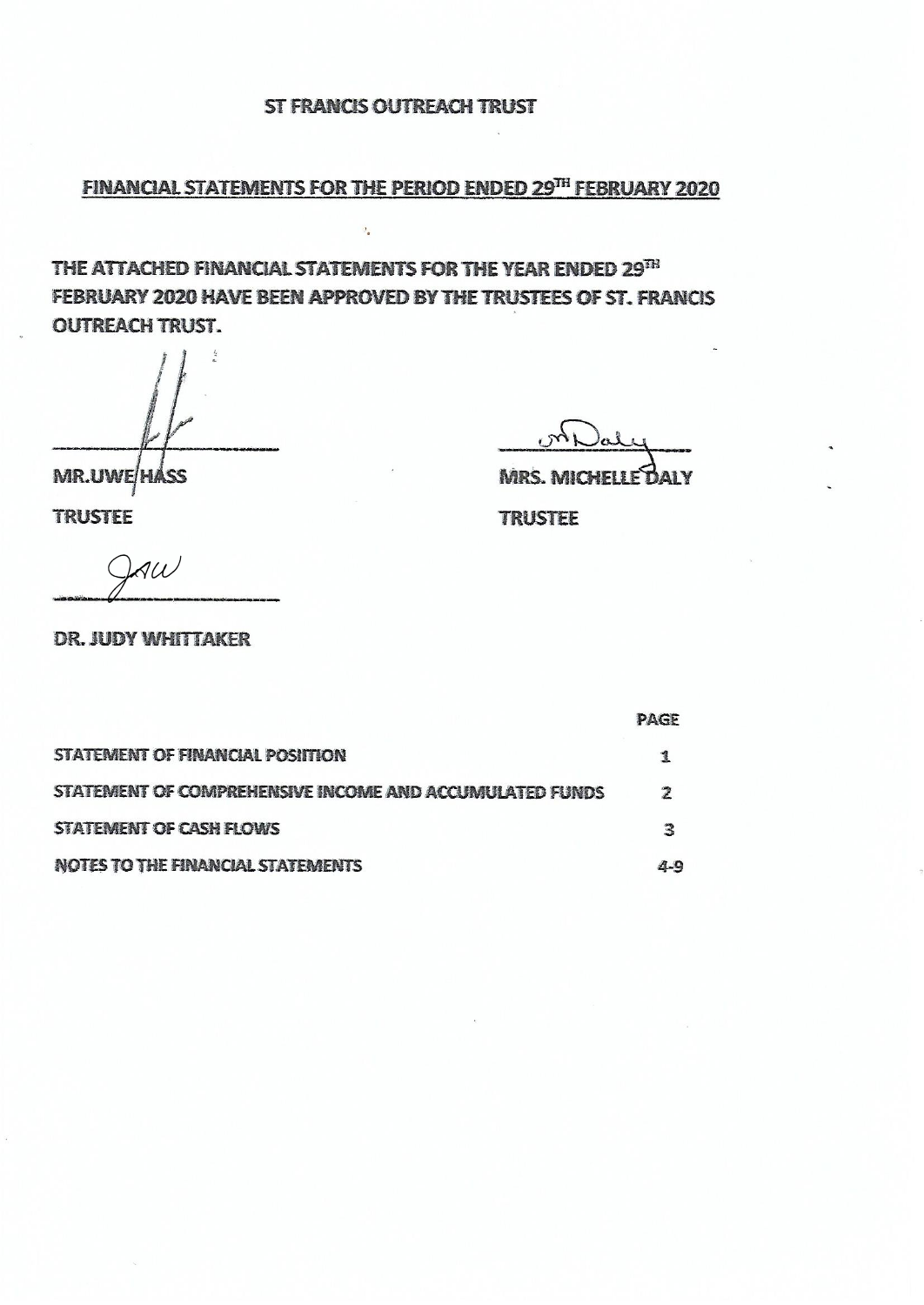# **Shelley von Seidel CA(SA** Shelley von Seidel CA(S

**Shelley von Seidel** Die Eike 5 Peter Cloete Ave Constantia 7806 (021) 794 2442

## REPORT TO TRUSTEES OF ST FRANCIS OUTREACH TRUST

I have prepared the accompanying financial statements of St Francis Outreach Trust for the year ended 28 February 2020. These financial statements are the responsibility of the Trustees. My responsibility is to prepare the financial statements based on information supplied by the Trustees and to review the financial data prepared and all internal controls implemented by the Trustees.

I conducted my review in accordance with the International Standard on Review Engagements 2400. This Standard requires that I plan and perform the review to obtain moderate assurance as to whether the financial information prepared is free of material misstatement. A review is limited primarily to inquiries of the Trustees and analytical procedures applied to financial data and as a result provides less assurance than an audit. I do not express an audit opinion but my work carried out although not an audit per Review Engagements 2400 is more than the review as specified in the Standard.

Based on my review, nothing except the non-compliance of IAS 16 has come to my attention that causes me to believe that the accompanying financial statements do not give a true and fair view (or are not presented fairly, in all material respects) in accordance with International Accounting Standards.

Date: 9<sup>th</sup> July 2020 Cape Town

Shelley von Seidel CA(SA)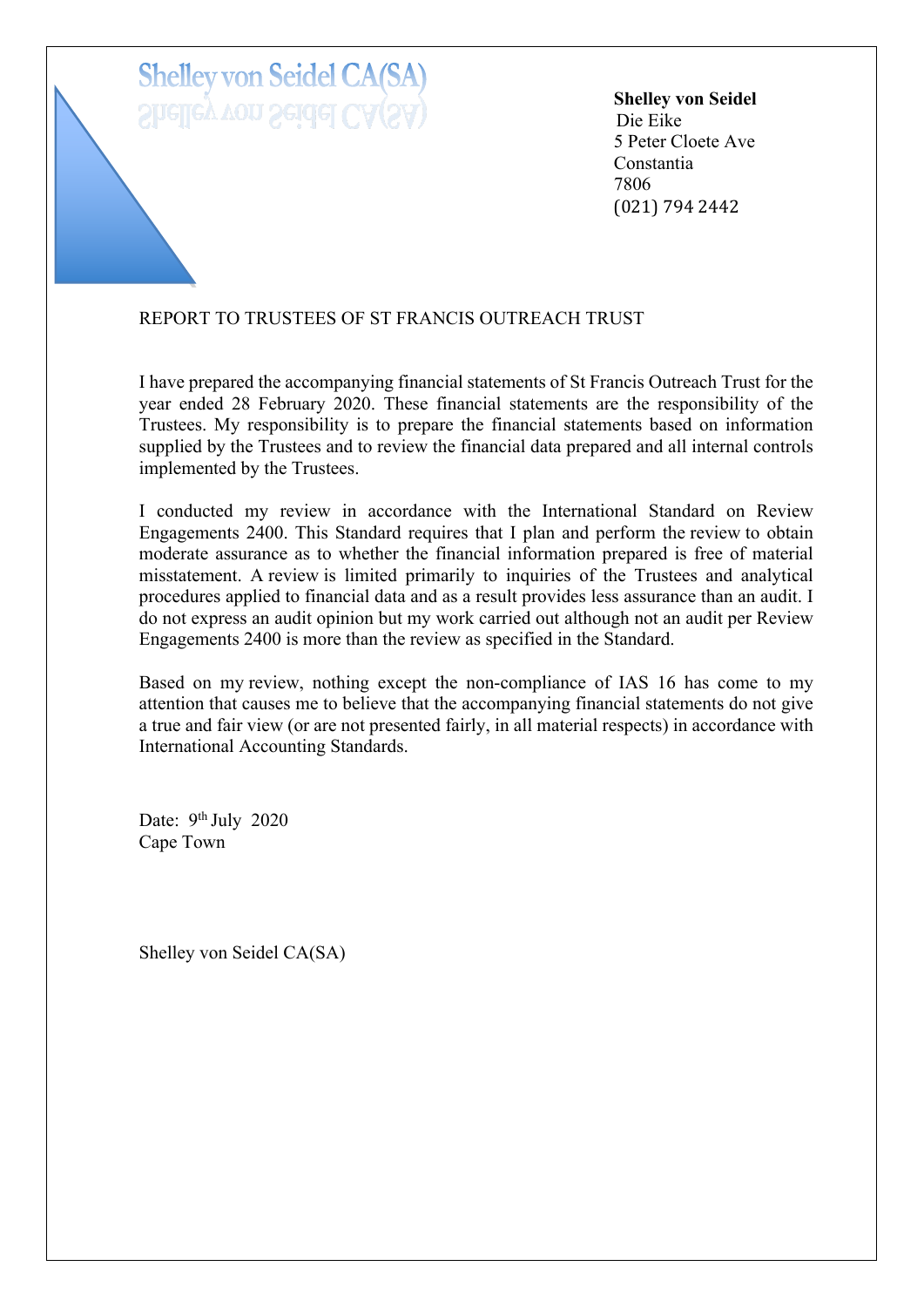## **Statement of financial position at 28 February 2020**

| $\mathbf R$<br>7,284<br>481,522<br>488,806 | $\mathbf R$<br>42,991<br>577,832 |
|--------------------------------------------|----------------------------------|
|                                            |                                  |
|                                            |                                  |
|                                            |                                  |
|                                            |                                  |
|                                            | 620,823                          |
|                                            |                                  |
| 587,281                                    |                                  |
| 62,699                                     | 178,451                          |
| 2,785                                      | 12,003                           |
| 652,765                                    | 190,454                          |
| 1,141,571                                  | 811,277                          |
|                                            |                                  |
|                                            |                                  |
| 81,651                                     | 76,001                           |
| 81,651                                     | 76,001                           |
|                                            |                                  |
| (633, 625)                                 | (633, 625)                       |
| (718, 534)                                 | (718, 534)                       |
|                                            | (878)                            |
| 2,412,079                                  | 2,527,381                        |
| 1,059,920                                  | 1,174,344                        |
| 1,141,571                                  | 1,250,345                        |
|                                            |                                  |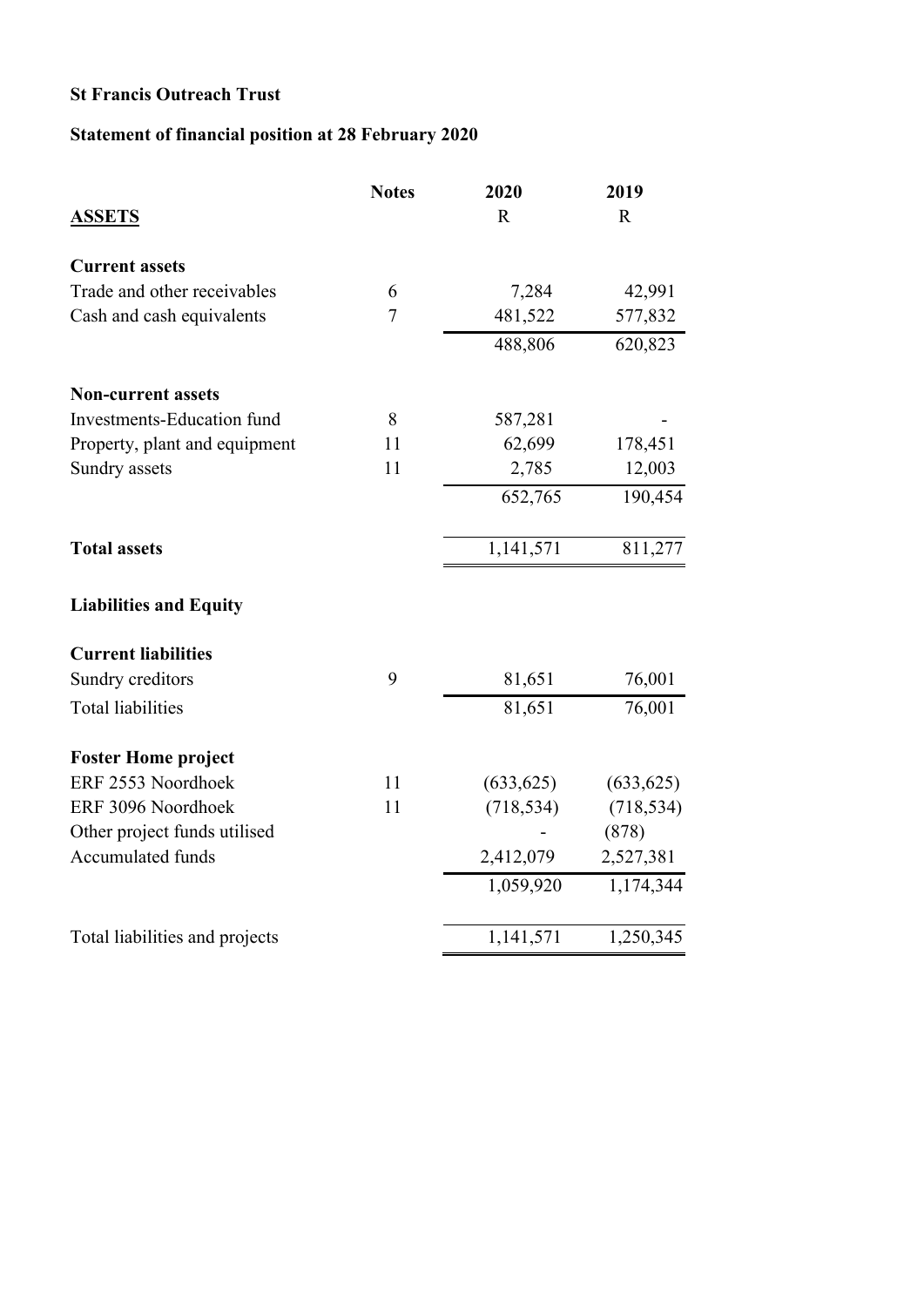### **Statement of comprehensive income and accumulated funds**

for the year ended 28 February 2020

|                                       | <b>Notes</b>   | 2020          | 2019        |
|---------------------------------------|----------------|---------------|-------------|
|                                       |                | $\mathbf R$   | $\mathbf R$ |
|                                       |                |               |             |
| Revenue                               |                | 991,049       | 1,099,081   |
| Donations received                    | 3/10           | 885,882       | 1,007,624   |
| Other income                          | 3              | 105,167       | 91,456      |
| <b>Expenditure</b>                    |                | (1,199,190)   | (1,259,824) |
| Administrative expenses               | $\overline{4}$ | (73, 075)     | (46, 176)   |
| Household expenses                    | $\overline{4}$ | (1, 126, 115) | (1,213,648) |
|                                       |                |               |             |
|                                       |                | (208, 141)    | (160, 743)  |
| Growth in education fund              |                | 91,841        | 110,767     |
| Finance income                        | 5              | 1,876         | 6,400       |
| Accumulated funds for the year        |                | (114, 424)    | (43, 576)   |
| Accumulated funds at start of<br>year |                | 2,526,503     | 2,586,703   |
| Adjustments to retained income        |                |               | (16, 624)   |
| Accumulated funds at end of           |                |               |             |
| year                                  |                | 2,412,079     | 2,526,503   |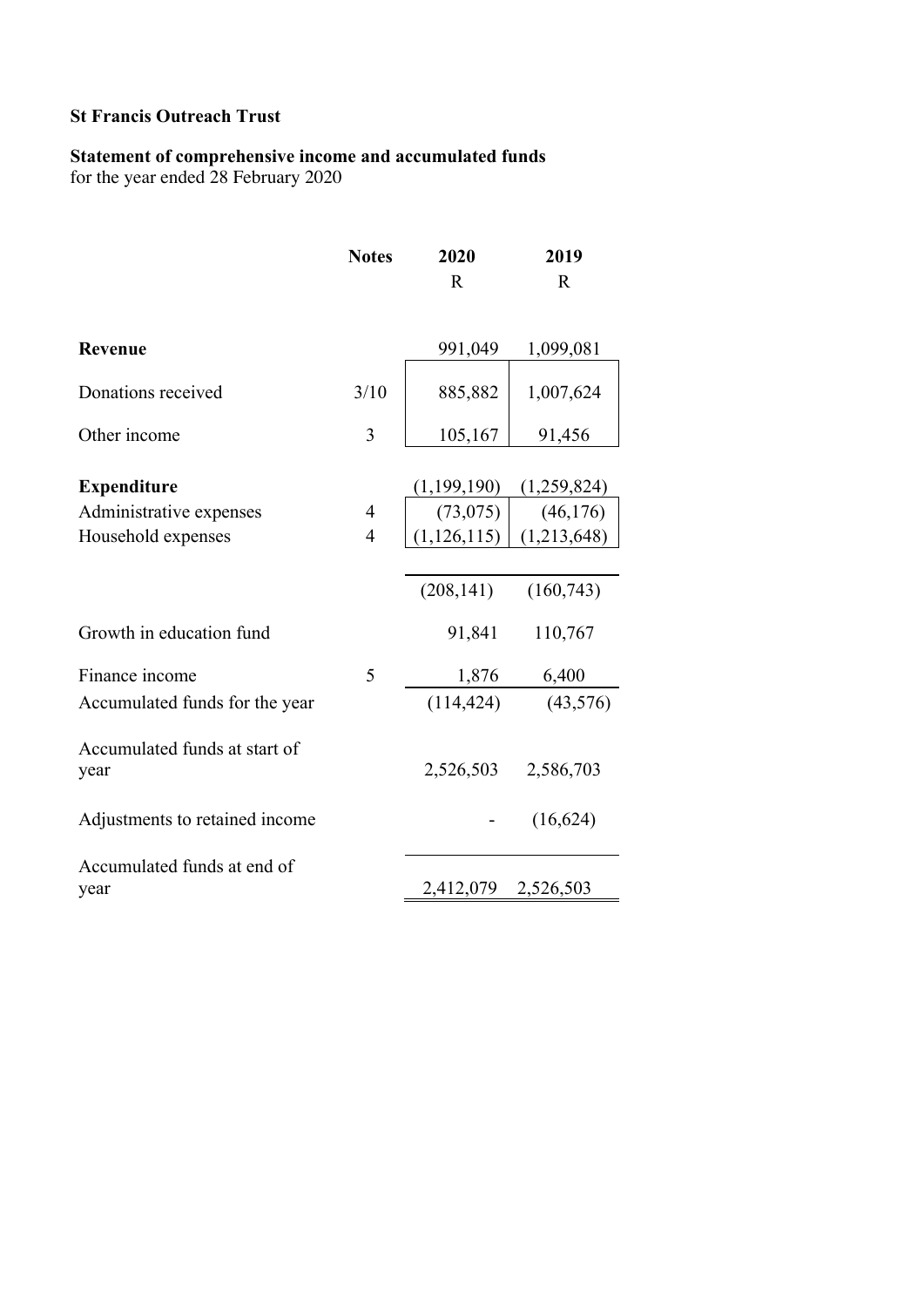## **Statement of cash flows for the year ended 28 February 2020**

|                                                                                        | <b>Notes</b> | 2020                   | 2019       |
|----------------------------------------------------------------------------------------|--------------|------------------------|------------|
| <b>Cash flows from operating activities</b>                                            |              |                        |            |
| Accumulated funds for the year                                                         |              | (114, 424)             | (43,576)   |
| Adjustments for non-cash income and                                                    |              |                        |            |
| expenses:                                                                              |              |                        |            |
| Depreciation                                                                           |              | 62,485                 | 62,485     |
| Growth in education fund                                                               |              | $(85,728)$ $(103,538)$ |            |
| Prior year adjustments                                                                 |              |                        | (15,747)   |
| Changes in operating assets and liabilities                                            |              |                        |            |
| (Increase)/Decrease in trade and other receivables                                     |              | 35,707                 | (25, 158)  |
| Increase/(Decrease) in sundry creditors                                                |              | 5,650                  | 19,022     |
| Net cash from operating activities                                                     |              | (96,310)               | (106, 512) |
| <b>Cash flows from project activities</b>                                              |              |                        |            |
| Other project funds utilised                                                           |              |                        | (877)      |
| Net cash used in project activities                                                    |              |                        | (877)      |
| <b>Cash flow from investing activities</b>                                             |              |                        |            |
| <b>Education</b> fund                                                                  |              |                        | 250,000    |
| Net cash used in investing activities                                                  |              |                        | 250,000    |
| Net increase in cash and cash equivalents<br>Cash and cash equivalents at beginning of |              | (96,310)               | 142,611    |
| year                                                                                   |              | 577,832                | 435,221    |
| Cash and cash equivalents at end of year                                               | 7            | 481,522                | 577,832    |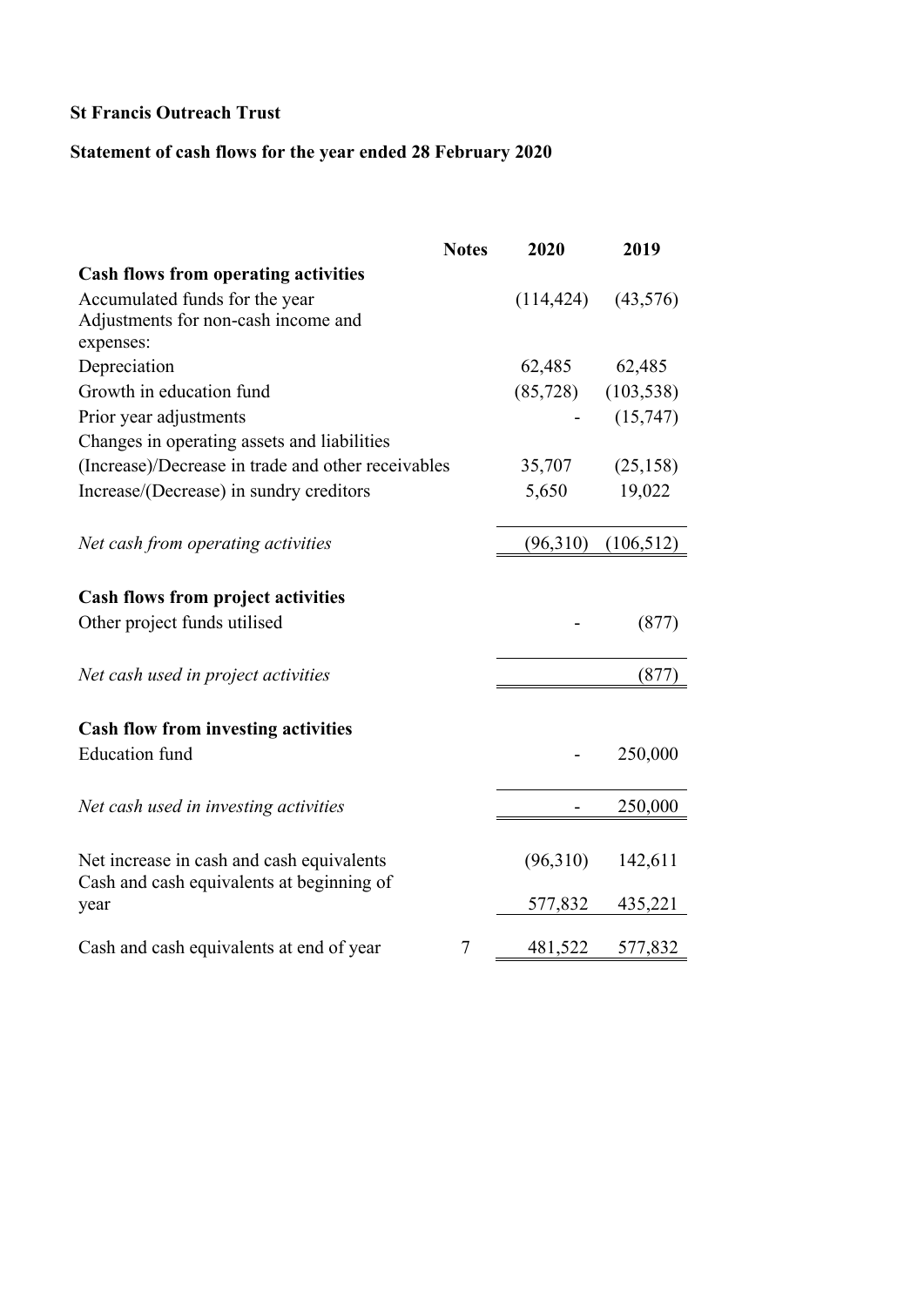#### **1. General information**

The Trust has been set up by the Parish of St Francis Simon's Town to support the disadvantaged communities of the southern areas of the Cape Peninsula in South Africa. The St. Francis Outreach Trust has responded to the endemic caused by HIV/AIDS by building and managing foster homes for abused, abandoned children as well as those children affected by HIV/AIDS. There are currently two foster homes in Masiphumulele which looks after twelve children.

The current trustees of the Trust are:

| Uwe Haas         | Michelle Janice Daly |
|------------------|----------------------|
| Monika Du Sautoy | Diana Higgs          |
| Judy Whittaker   | Wayne Honeywill      |
|                  |                      |

#### **2. Basis of preparation and accounting policies**

These financial statements have been prepared in accordance with the *International Financial Reporting Standards for Small and Medium-sized Entities* issued by the International Accounting Standards Board. They are presented in the currency units of South Africa. All standards have been followed except those as detailed below:

IAS 16- No depreciation is calculated on the buildings in Masiphumulele.

The presentation of the financial position differs to IFRS and has been agreed by the Trustees.

#### *Revenue recognition*

Donations received are recognised when cash is received from the donor. Profit or loss from all fundraising activities (net of costs incurred) is recognised upon the banking of the receipts received after the particular event and when costs are incurred.

#### *Property, plant and equipment*

Items of property, plant and equipment are measured at cost less accumulated depreciation and any impairment losses (except buildings)

#### *Trade and other receivables*

The Trust does not have any trade receivables and sundry debtors are raised where applicable and are considered to be recoverable.

#### *Donations for specific projects*

The Trust recognises these donations as a creditor when received until such time as the monies have been used for the purpose given. At that time it will be recognised as revenue in the income statement.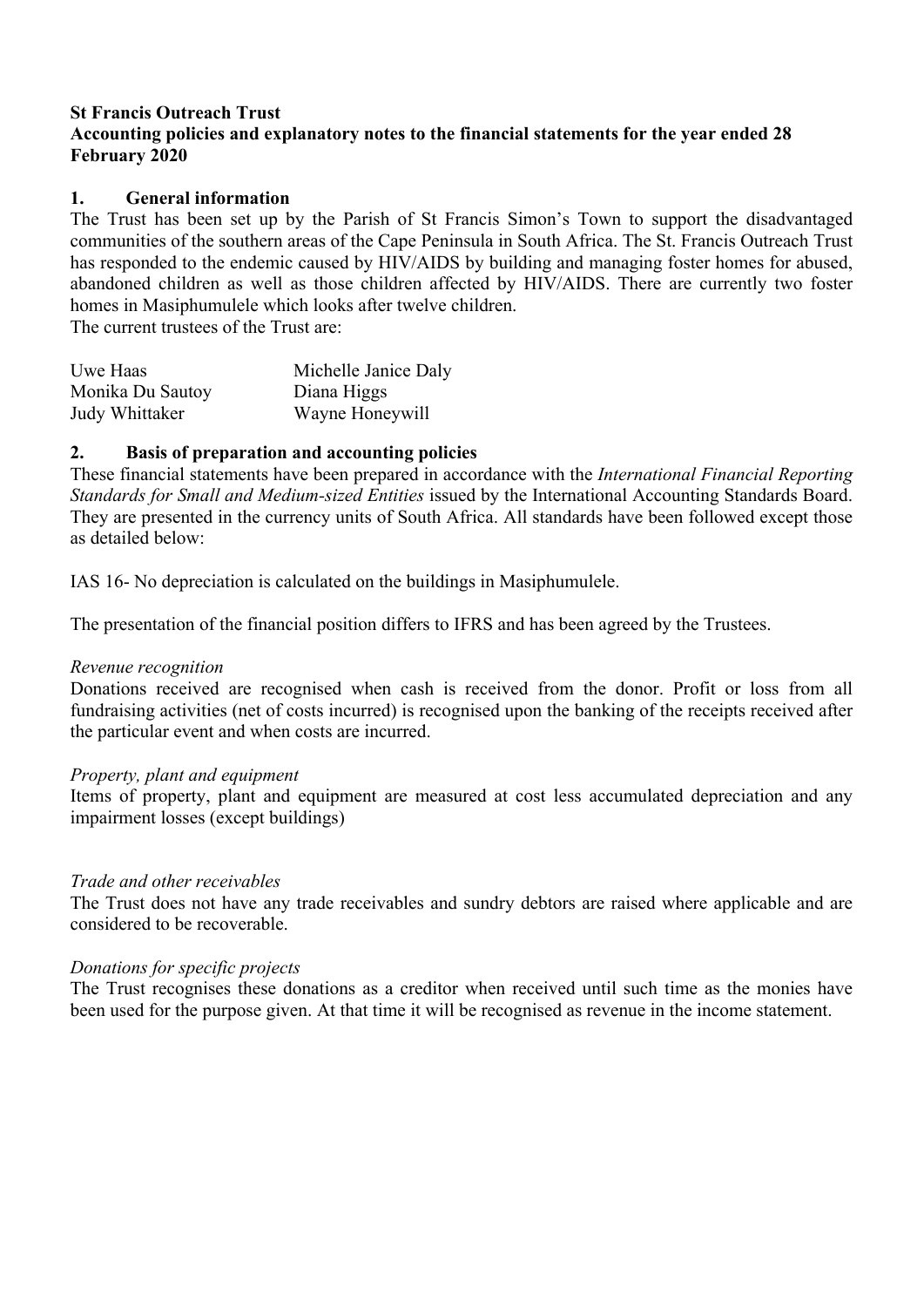#### **3. Revenue**

|                    | 2020    | 2019      |
|--------------------|---------|-----------|
|                    | R       | R         |
| Donations received | 885,882 | 1,007,624 |
| Other income       | 105,167 | 91,456    |
| Fundraising        | 105,167 | 27,795    |
| Sundry income      |         | 63,662    |
|                    |         |           |
|                    | 991,049 | 1,099,080 |

## **4. Expenditure**

## **Administrative expenses**

|                            | 2020   | 2019   |
|----------------------------|--------|--------|
|                            | R      | R      |
| Accounting fees            | 52,503 | 26,000 |
| Advertising and promotions |        | 3,000  |
| Bank charges               | 9,396  | 8,367  |
| Computer expenses          | 3,517  | 259    |
| Consulting fees            |        | 600    |
| Investment fees            | 6,113  | 7,230  |
| Printing and stationery    | 408    | 340    |
| Interest and tax penalties | 679    |        |
| Travel and accommodation   |        | 125    |
| Sundry                     | 460    | 255    |
|                            | 73,075 | 46,176 |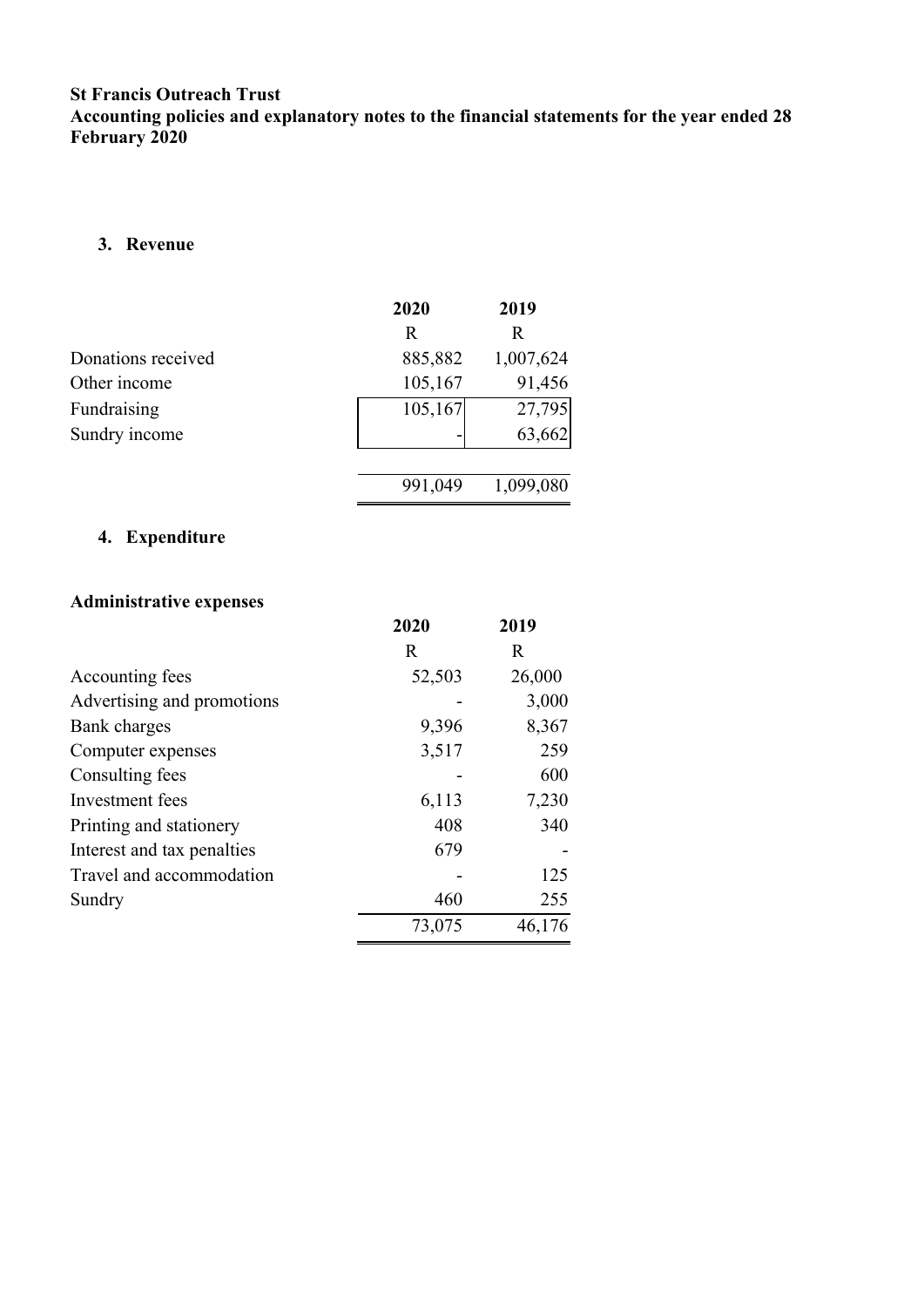| <b>Household expenses</b>  |           |           |
|----------------------------|-----------|-----------|
| Management fees            | 205,388   | 193,200   |
| Motor vehicle              | 110,926   | 101,290   |
| Motor vehicle depreciation | 57,876    | 57,876    |
| Medical expenses           | 30,028    | 19,480    |
| Remedial teaching          | 163,944   | 190,484   |
| <b>Education</b> costs     | 214,135   | 268,469   |
| Depreciation               | 4,609     | 4,609     |
| Maintenance                |           | 23,483    |
| Insurance                  | 21,452    | 21,222    |
| Phone                      | 16,417    | 15,849    |
| Salary                     | 263,315   | 245,622   |
| Transport                  | 6,806     | 25,630    |
| Water                      | 18,037    | 35,265    |
| Children expenses          | 13,182    | 6,452     |
|                            | 1,126,114 | 1,208,931 |

## **5. Finance costs**

|                   | 2020  | 2019  |
|-------------------|-------|-------|
|                   | R     | R     |
| Interest received | 1,876 | 6,544 |
| Interest paid     |       | 144   |
|                   | 1,876 | 6,400 |

## **6. Trade and other receivables**

|                | 2020  | 2019   |
|----------------|-------|--------|
|                | R     | R      |
| Sundry debtors | 7,284 | 42,991 |
|                | 7,284 | 42,991 |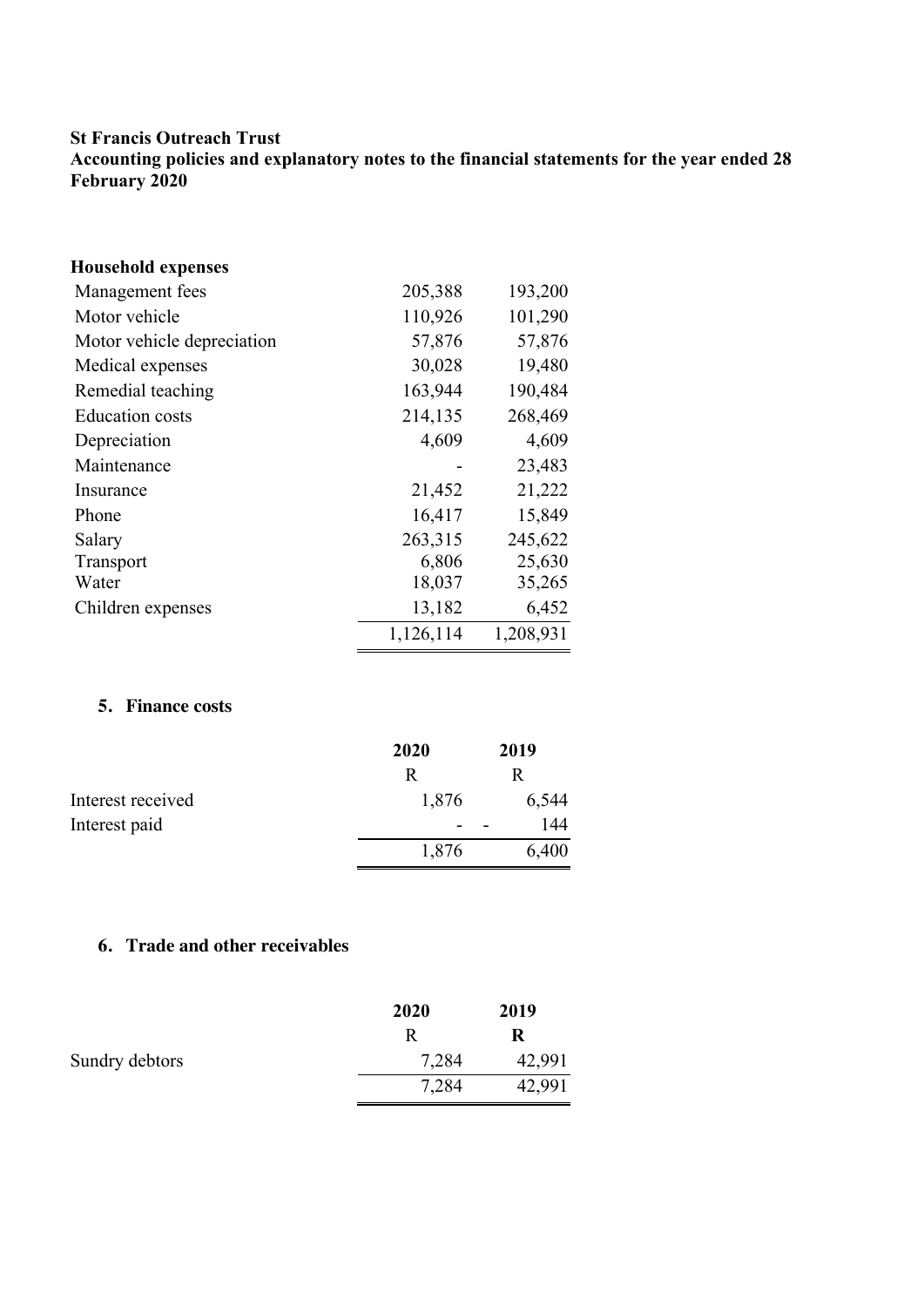**Accounting policies and explanatory notes to the financial statements for the year ended 28 February 2020**

## **7. Cash and cash equivalents**

|                                        | 2020        | 2019      |
|----------------------------------------|-------------|-----------|
|                                        | $\mathbf R$ | $\bf R$   |
| Current account                        | 59,504      | 576,406   |
| Investment account                     | 422,018     | 1,426     |
|                                        | 481,522     | 577,832   |
| 8. Investments                         |             |           |
|                                        | 2020        | 2019      |
|                                        | $\mathbf R$ | $\bf R$   |
| <b>Foord International Feeder Fund</b> |             |           |
| Opening balance                        | 127,631     | 112,064   |
| Fees                                   | (1, 531)    | (1,400)   |
| Growth in investment                   | 21,757      | 16,967    |
|                                        | 147,857     | 127,631   |
| <b>Coronation Global Feeder Fund</b>   |             |           |
| Opening balance                        | 373,922     | 535,951   |
| Fees                                   | (4,582)     | (5,829)   |
| Investment                             |             | (250,000) |
| Growth in investment                   | 70,084      | 93,800    |
|                                        | 439,424     | 373,922   |
| Total investments                      | 587,281     | 501,553   |
| 9. Sundry creditors                    |             |           |
|                                        |             |           |
|                                        | 2020        | 2019      |
|                                        | $\mathbf R$ | $\bf R$   |
| Accrued expenses                       | 24,636      |           |
| <b>Sundry Creditors</b>                | 57,014      | 76,001    |
|                                        | 81,651      | 76,001    |
|                                        |             |           |

Sundry creditors relates to an amount payable to SARS as a result of a delay in registration for PAYE.